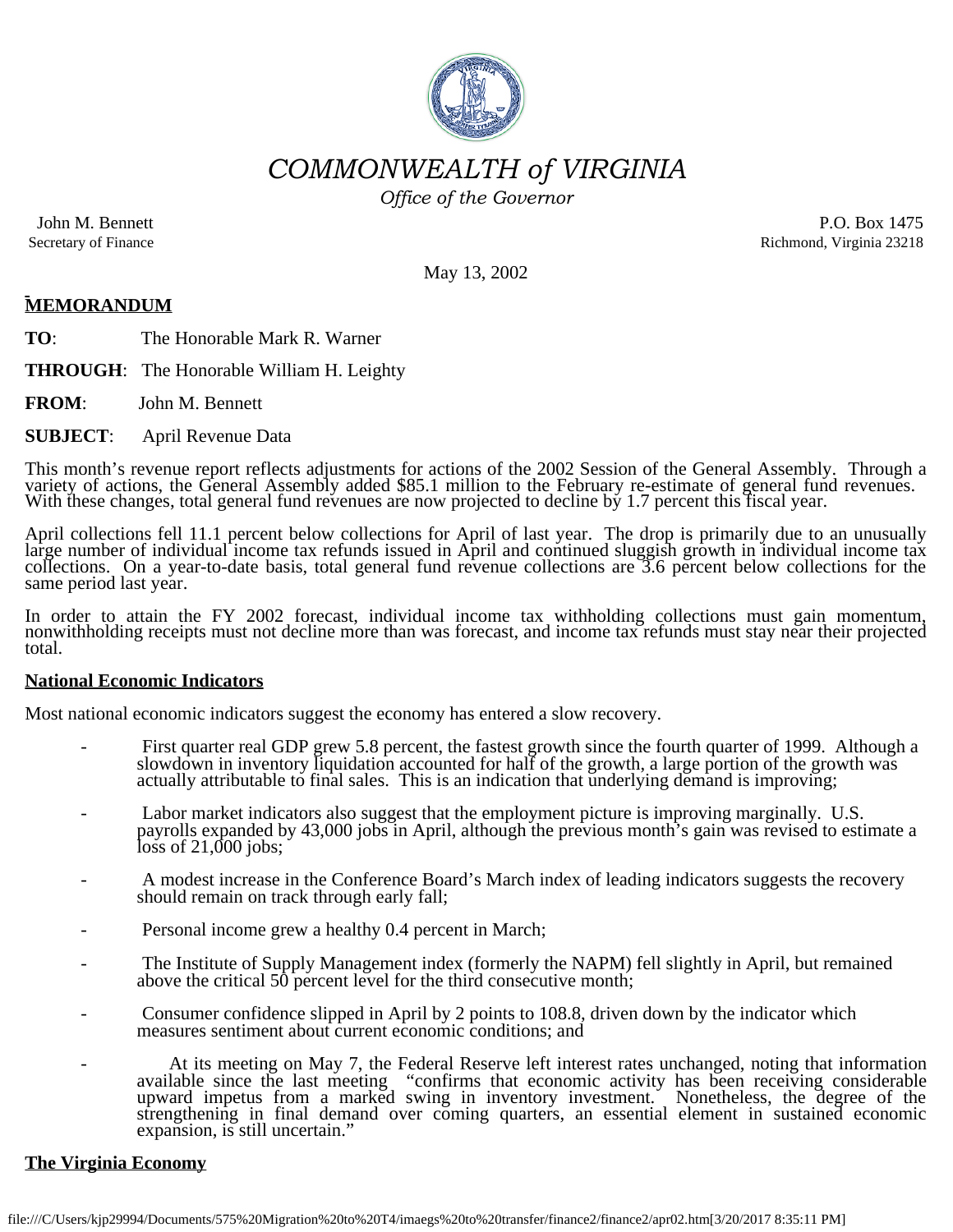In March 2002, employment in Virginia declined by 1.4 percent from March of last year. The unemployment rate fell 0.3 percent in March to 4.0 percent, however, and remains well below the national jobless rate of 5.7 percent.

The Virginia Leading Index fell in February after four straight months of growth. Nevertheless, the general trend continues to point toward economic recovery.

## **April Revenue Collections**

April's weak net collections can be attributed primarily to faster processing of individual income tax refunds, although<br>sluggishness in withholding collections also played a part. The sluggish overall growth leaves revenu required to meet the revenue estimate.

*Individual Income Tax Withholding (58% of general fund revenues)*: Withholding collections increased 2.0 percent over last April, despite an additional deposit day in April this year. Year-to-date growth of 2.6 percent is

*Individual Income Tax Refunds*: The total amount of refunds issued in April was \$289.2 million – about \$118.8 million above last April's total. The average refund amount is up 14 percent, about twice as large as the incre

In April, the Department of Taxation issued over 651,000 refunds -- 165,000 more than April of last year. Error rates on returns filed through April are currently running at 7.5 percent, one-half of last year's rate for the same period. Since the beginning of the filing season in January, the Department has issued over 1.9 million refunds – a 436,000 increase over last year.

*Individual Income Tax Nonwithholding (14% of general fund revenues)*: Nonwithholding receipts declined by 3.0 percent in April compared with April of last year. Most of the activity this month represents the early receipt tax due payments dropped by 14.9 percent. However, estimated payments for tax year 2002 were up 24.2 percent.

Virginia's unique May 1 due date for both tax due and estimated payments makes any analysis premature at this time.<br>A clearer picture will be available by the end of May, when all payments will have been processed. To date percent of the fiscal year's estimated revenues have been received, leaving about \$592.5 million to be collected in the next two months.

Sales Tax (21% of general fund revenues): Sales tax collections for April increased by 2.3 percent. On a year-to-date basis, collections are down 0.1 percent – behind the annual estimate of 0.1 percent growth required by

**Corporate Income Tax** (2.7% of general fund revenues): In April, corporations made their first estimated payment for tax year 2002, along with either a final or extension return for tax year 2001. Collections of corporate

*Insurance Company Premiums (2.6% of general fund revenues)*: This month's receipts, which represent the first estimated payment on calendar year 2002 premium sales, were 4.7 percent above last April's collections. Year-to growth of 10.2 percent is tracking 2.8 percentage points ahead of the annual estimate of 7.4 percent growth.

## **Other Revenue Sources**

The following list provides growth rates in collections of other tax revenues.

|                                               | <b>Year to Date</b> | Required to<br>Meet Estimate |
|-----------------------------------------------|---------------------|------------------------------|
| ABC Taxes (1.1% GF revenues)                  | 3.2%                | 2.3%                         |
| Interest Income (1.0% GF revenues)            | $-36.5\%$           | $-15.9\%$                    |
| Public Service Corporations (.9% GF revenues) | $-12.2\%$           | 2.2%                         |

All Other Revenue. Revenue from all other sources increased in April by \$2.9 million over last year. On a year-to-date basis, collections were 10.2 percent above the same period last year, mainly due to collections of taxe

Lottery Revenues. With The Big Game jackpot rolling to \$331 million, April was the highest sales and profit month ever for the Lottery. Lottery net income was up \$47 million -- \$17.8 million more than estimated. On a year-